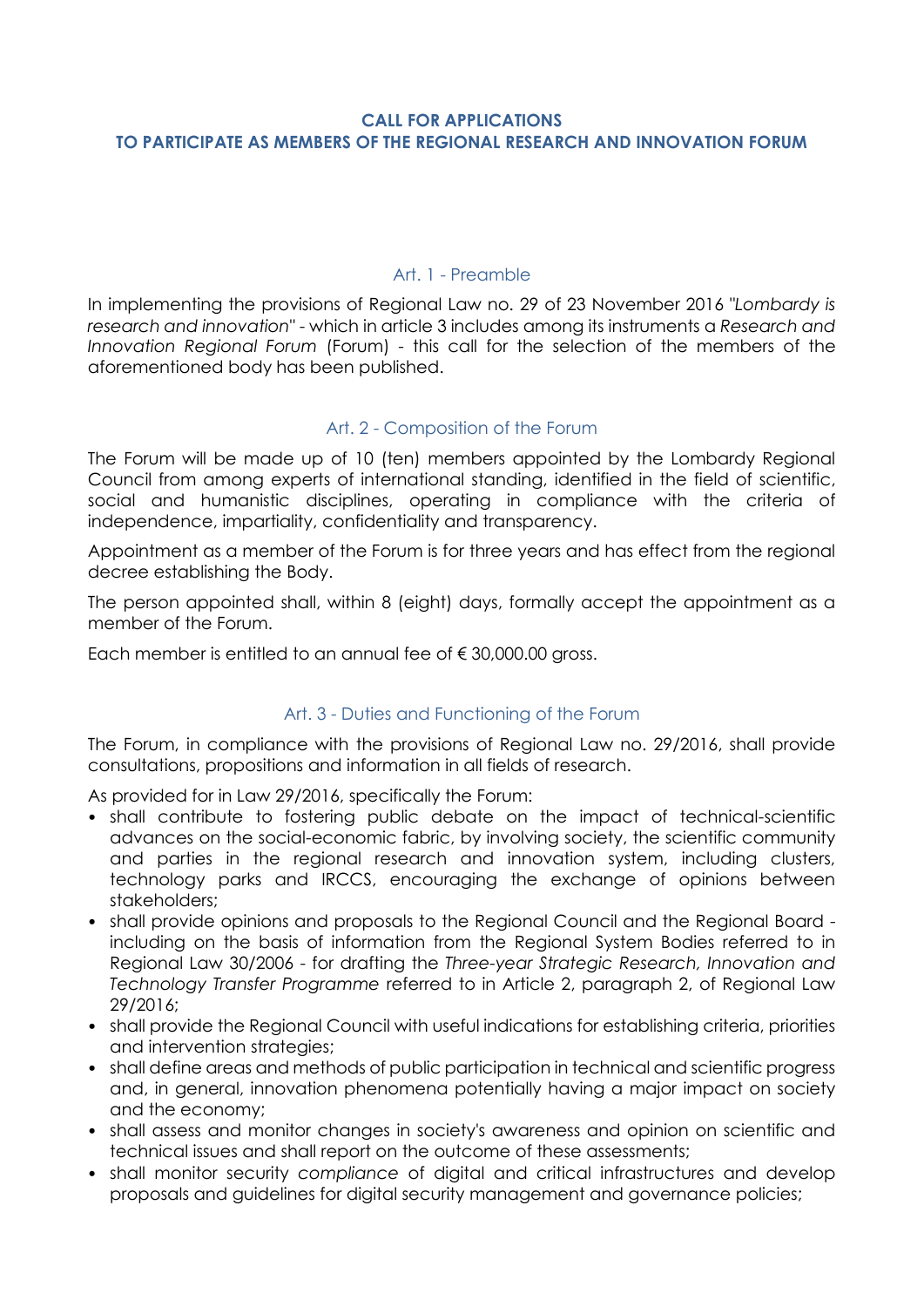- shall discuss with national and international research and innovation institutions;
- shall contribute to disseminating the transfer of research results to economic activity, also proposing measures aimed at supporting applied research in micro and small enterprises investing in sustainable and responsible development projects to the Regional Council, and improving the quality of personal services.

The Forum shall meet when convened by its Chairman or at least 6 members, at least 4 times a year, including by telematic means.

### Art. 4 - Eligibility requirements

Qualifications in the scientific, social and humanistic disciplines are eligibility requirements.

In addition to qualifications, candidates are required to have proven experience.

Qualifying profiles should come from areas related to the macro-field of the relationship between technical science and society, such as:

- RRI, Responsible Research and Innovation;
- STS, Science and Technologies Studies;
- Public communication of science;
- Participative and deliberative methods:
- Public engagement;
- Social innovation;
- Social impact and social impact assessment;
- Sociology of risk;
- Sociology of science;
- Technology assessment and governance;
- Open Innovation;
- Open science;
- Open Data;
- Data Ethics;
- Bioethics:
- Education;
- Law applied to new technologies;
- Sustainable development;
- Technology transfer.

Knowledge of Italian and English is required for the activities of the Forum.

### Art. 5 - Selection procedure

The Region of Lombardy will choose the experts through an international selection procedure.

Interested parties, meeting the requirements set out in Article 4, must submit their applicationsfrom1 March 20 22 to 31 March 2022, accompanied by a letter of *endorsement*  from institutions, bodies and civil organisations (non-governmental organisations, grassroots organisations, social partners, etc.).

Persons who have served as members of the Forum in the previous three-year period shall not be eligible to apply under this call.

Applications, accompanied by curriculum vitae and professional experience, must be sent by 31 March 2022 to **fororicercainnovazione@regione.lombardia.it**.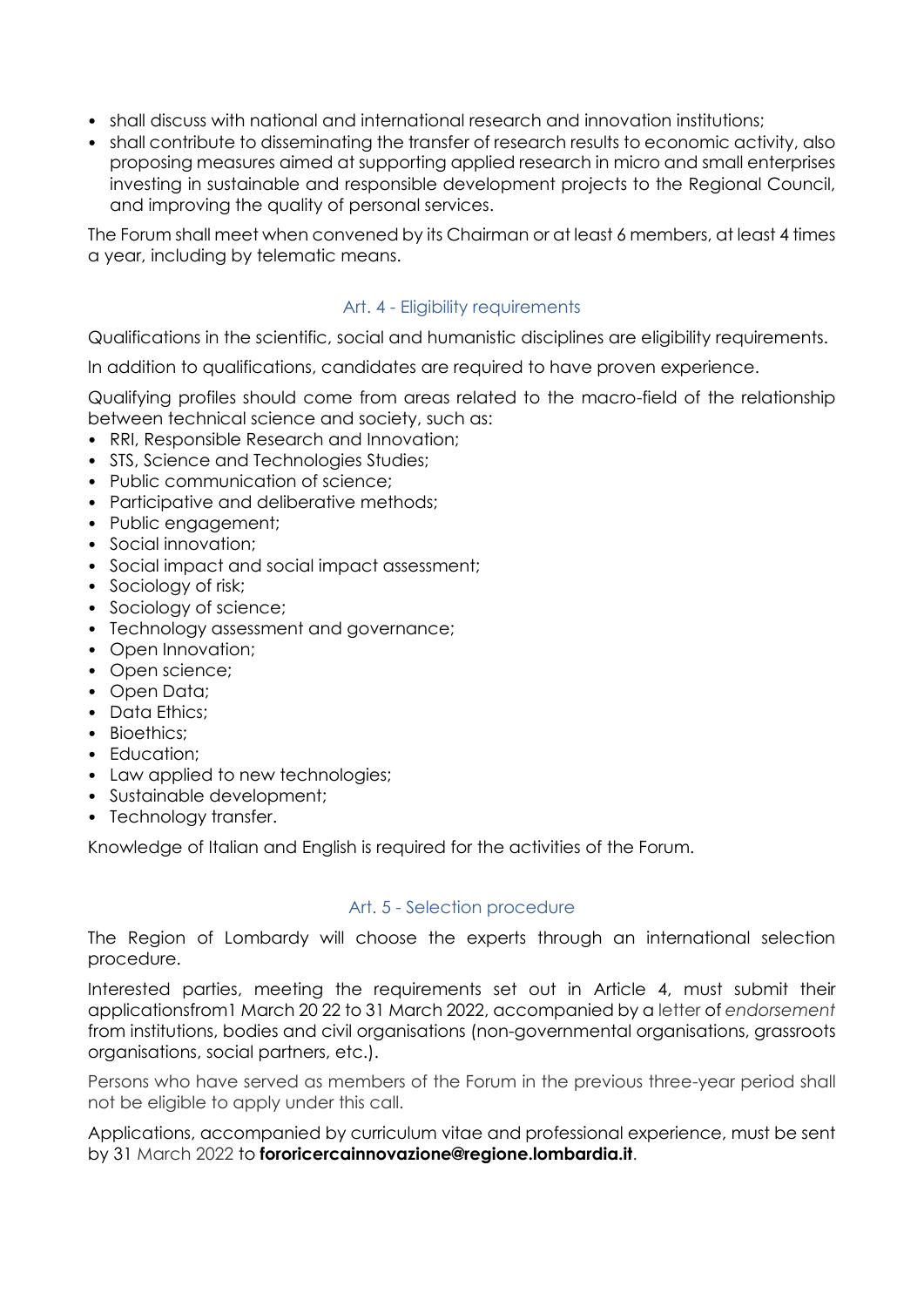### Art. 6 - Selection criteria

Experts shall be appointed based on a comparative analysis of their curricula, taking into account the following criteria:

- qualifications in scientific, social and humanistic disciplines;
- postgraduate specialisations obtained;
- professional experience in the field of the discipline(s) concerned, with particular focus on international experience proving a clear international reputation as well as experience in the areas listed in Article 4 above.

# Art. 7 - Establishment of the Technical Assessment Committee

For the selection of the applications, a "*Technical Assessment Committee*" has been set up - by decree of the Director General for *Education, Universities, Research, Innovation and Simplification of* the Lombardy Region - consisting of 5 experts, including external experts, in matters relating to regional policies on research and innovation,

For the purposes of the selection under this call, the Lombardy Region guarantees equal opportunities within the *Technical Assessment Committee*.

### Art. 8 - Assessment procedure

Applications received by the deadline - subject to verification of the formal eligibility requirements by the Director General for *Education, Universities, Research, Innovation and Simplification* - will be assessed by the *Technical Assessment Committee*.

The Committee will carry out a comparative analysis of the curricula and formulate a shortlist of candidates considered to have a high technical and scientific profile, to be submitted to the Regional Council via proposal by the competent Director General.

Appointment as a member of the Forum shall be banned for those who have been convicted of offences against the Public Administration or have a conflict of interest.

Appointment as a member of the Forum shall also be banned for those who, through any kind of offence, damage the image of the Region.

# Art. 9 - Appointment of members of the FORUM

Members of the Forum are appointed by decision of the Regional Council, after taking note of the applications and the results of the selection process.

### Article 10 - Cases of removal or forfeiture

Members of the Forum shall automatically lapse from office upon expiry of the same. Unexcused absence from more than two consecutive meetings shall automatically result in lapsing of office. The following also constitute grounds for removal: violation of the principles of confidentiality, independence and transparency; damage to the image of the Region; the issue of a definitive criminal sentence entailing disqualification from holding public office or the emergence of a conflict of interests.